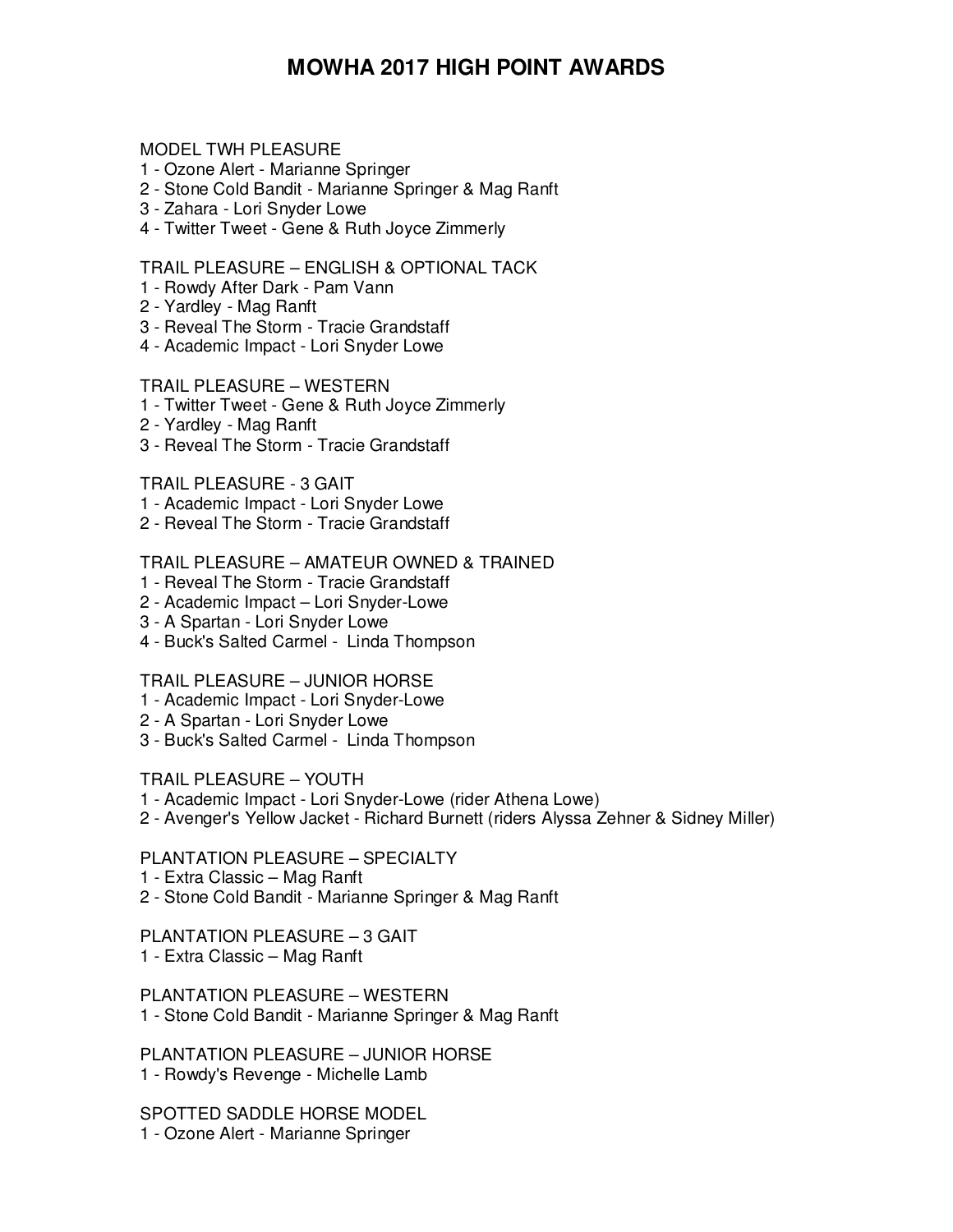# SPOTTED SADDLE HORSE

- 1 Ozone Alert Marianne Springer
- 2 Etch-A-Stretch Linda Thompson
- 3 Avenger's Yellow Jacket Richard Burnett

# COUNTRY PLEASURE – ENGLISH & OPTIONAL TACK

- 1 Sweet & Sinful Pam & Gary Brunetti
- 2 Princess Power Terri Smith
- 3 Zahara Lori Snyder Lowe
- 4 General Sky Pushin' Cash John Davis

# COUNTRY PLEASURE - 3 GAIT

- 1 Princess Power Terri Smith
- 2 Zahara Lori Snyder Lowe

#### COUNTRY PLEASURE – WESTERN

- 1 Princess Power Terri Smith
- 2 Sweet & Sinful Pam & Gary Brunetti
- 3 Zahara Lori Snyder Lowe
- 4 Reveal The Storm Tracie Grandstaff

#### COUNTRY PLEASURE YOUTH

- 1 Zahara Lori Snyder Lowe (rider Athena Lowe)
- 2 Princess Power Terri Smith
- 3 Avenger's Yellow Jacket Richard Burnett (rider Sidney Miller)

# COUNTY PLEASURE - AMATEUR OWNED & TRAINED

- 1 Zahara Lori Snyder Lowe
- 2 Princess Power Terri Smith
- 3 General Sky Pushin' Cash John Davis
- 4 Reveal The Storm Tracie Grandstaff

#### COUNTRY PLEASURE - JUNIOR HORSE

- 1- Zahara Lori Snyder Lowe
- 2 Buck's Salted Carmel Linda Thompson

#### LITE SHOD PLEASURE – SPECIALTY

- 1 Rowdy's Revenge Michelle Lamb
- 2 Yardley Mag Ranft
- 3 Off The Clock Tina Donaugh
- 4 Zazz Lori Snyder Lowe

# LITE SHOD PLEASURE – JUNIOR HORSE

- 1 Zazz Lori Snyder-Lowe
- 2 Rowdy's Revenge Michelle Lamb
- 3 Off The Clock Tina Donaugh

# LITE SHOD – AMATEUR OWNED & TRAINED

1 - Zazz - Lori Snyder-Lowe

#### ALL DAY PLEASURE – ENGLISH & OPTIONAL TACK

- 1 Whoopi's Promise Angel Wendy Kaufman
- 2 A Federal Offense Michelle Lamb
- 3 Aspen's Pure Gold Antonia Tsouris